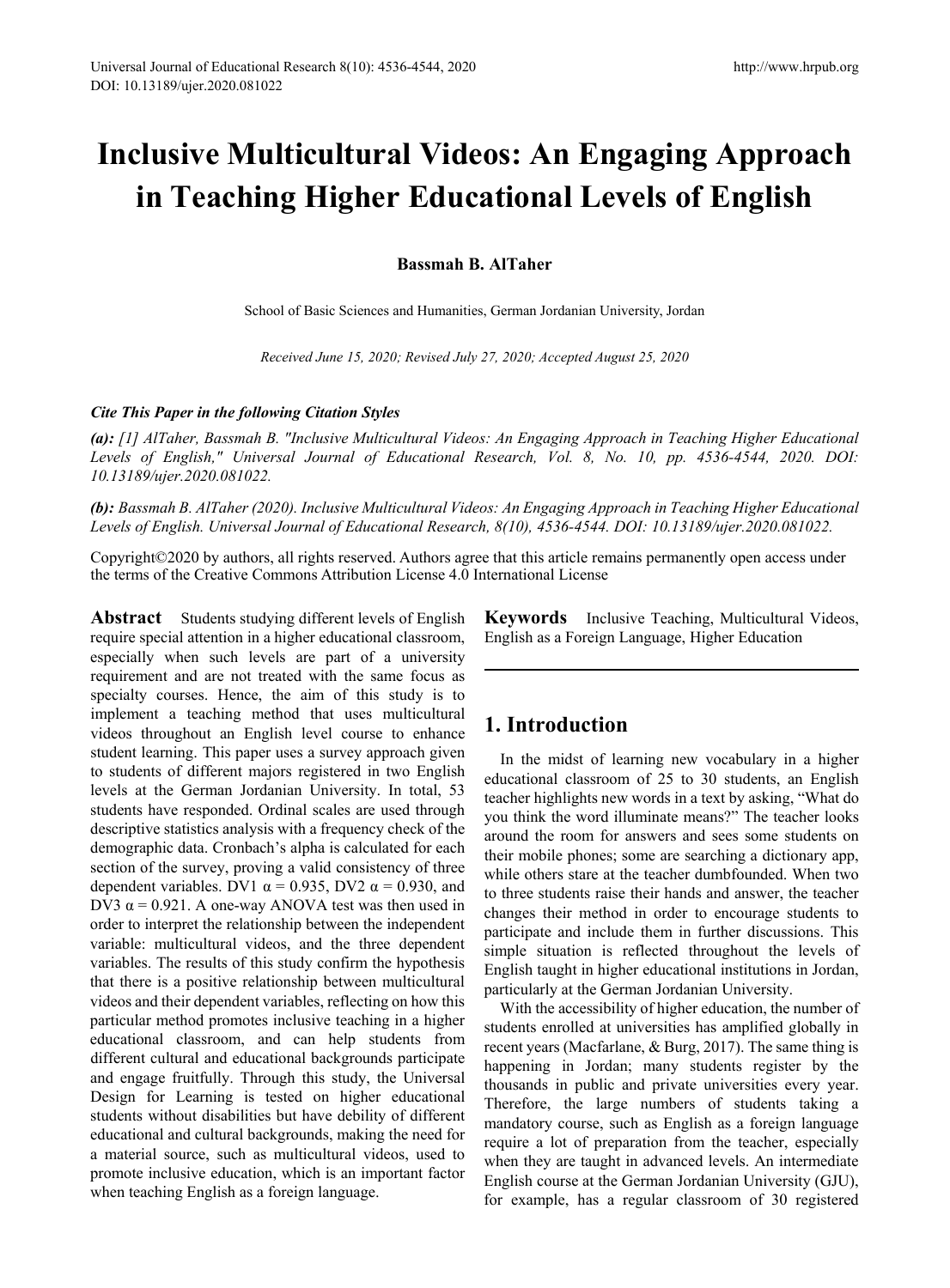students, sometimes reaching 35 students per section. This may seem low compared to other public university students in Jordan that have 100 to 150 students per lecture, yet GJU demands quality rather quantity. A mandatory course, such as English 101 is filled with students from different high school experiences, different cultural backgrounds, and of different levels of English. With this wide variety of students, getting them motivated during the lecture becomes a challenge, especially when the course being taught has low credit hours, and students tend to not take it seriously.

Every instructor at any university has the desire to promote openness among their students, in addition to helping them explore change and allow students to speak their minds (Gillett-Swan and Sargeant, 2015). It is in the individuality each student presents in class that makes it challenging for teachers to put together a Universal Design for Learning (UDL). An instructor changes their idealist methodologies after seeing the difference in students' abilities. The situation becomes more challenging when undergraduate students tend to focus on their specialty courses rather than on their obligatory university courses that seem too easy and irrelevant. At GJU, many university requirements are placed in their study plan with a total of 21 compulsory credit hours and 6 elective courses. Six levels of English are an obligatory course for the university's seven schools that offer various majors.

Students go through a placement test when they first enter enroll at the university, and based on their results, they are placed in their right level. Levels 5 and 6 are mandatory for students who have achieved high scores in the test. Due to the university's international status as being part of the German and the Jordanian government's project in infusing *the best of both worlds,* students have to reach a good level of English and German before going to Germany for their final academic year.

The English Division at the School of Basic Sciences and Humanities follows the Common European Framework of Reference for languages (CEFR) on a six-point scale. The department issues a beginner, intermediate, and advanced certificate, being C2 as the highest score a student can achieve. The importance of having a good English and German proficiency is important for students seeking internship in Germany when they go for their final year. Since GJU is a public university, special scholarships are presented to Jordanian students, like the student military scholarship for the sons and daughters of the Jordanian army ("Military Scholarships", 2019).

Since students who study at the university are of different nationalities and backgrounds, the barrier that separates students is not only due to ethnic, cultural, and economic differences, but also due to academic differences (Fisher, 1997). Students who studied the national high school program (Tawjihi) have weaker English skills than those who have studied the international high school

program, such as the International Baccalaureate (IB), International General Certificate of Secondary Education (IGCSE), or the Scholastic Aptitude Test (SAT). The national program has its challenges, particularly when it comes to English. Many Jordanian students study at public schools, where proper instructions are inapplicable in the classroom because many teachers tend to neglect interactive teaching (Alhabahba *et al.,* 2016), and prefer the traditional method of teaching instead. Private schools, on the other hand, have a slight advantage over public schools as a result of the different programs students are exposed to. Yet, some of these schools face a problem in the quality of its teaching (Al-Tawil and Al-Manseer, 2011).

Despite the challenges schools in Jordan face, students who enroll in international programs tend to have better English skills than those in the national program, because their subjects are taught in English and demand English as their L1 to sit for their high school exams. This opposes the national program where many of its students are weak in the English language, since the majority of their subjects, beside English, are taught in Arabic, students do not really need to have a high command of English to obtain their high school degree.

As a result, when these students enroll in their undergraduate programs at various universities, the discrepancy among most of the students from both programs is clear. This can be seen at GJU, where many students registered in English are seen to display different stages of their proficiency in the language. Those who come from an international program are quite fluent and achieve high grades, while those who have studied the national program vary from low to intermediate in their performance. The challenge lies in the institutions' ability to create inclusivity when having this large amount of diversity amongst its students.

This paper will focus on the English level course and its flexible content at GJU to explore inclusivity when using multicultural videos, as a resource material, aid student interaction and learning abilities in class. The current curriculum for the English course focuses on diversity to encourage student performance, but achieving inclusivity amongst students in EFL has not yet been explored. Aside to the mandatory midterm and final exams, there are two in-class writing tasks, an oral presentation, like an academic conversation, debate, or persuasive speech, depending on the level of the students registered ("English Department Curriculum", 2019). The book chosen to be taught for the fall and spring semesters of 2019 – 2020 is National Geographic's *Life* (2018), and with an array of interesting reading comprehensions and engaging conversations. Each unit ends with a video that completes the theme of the unit (Hughes, 2018 and Dummett, 2018).

The English course is vital for students to progress in their academic affairs, as it is tied to many of their academic activities, from traveling to Germany to finding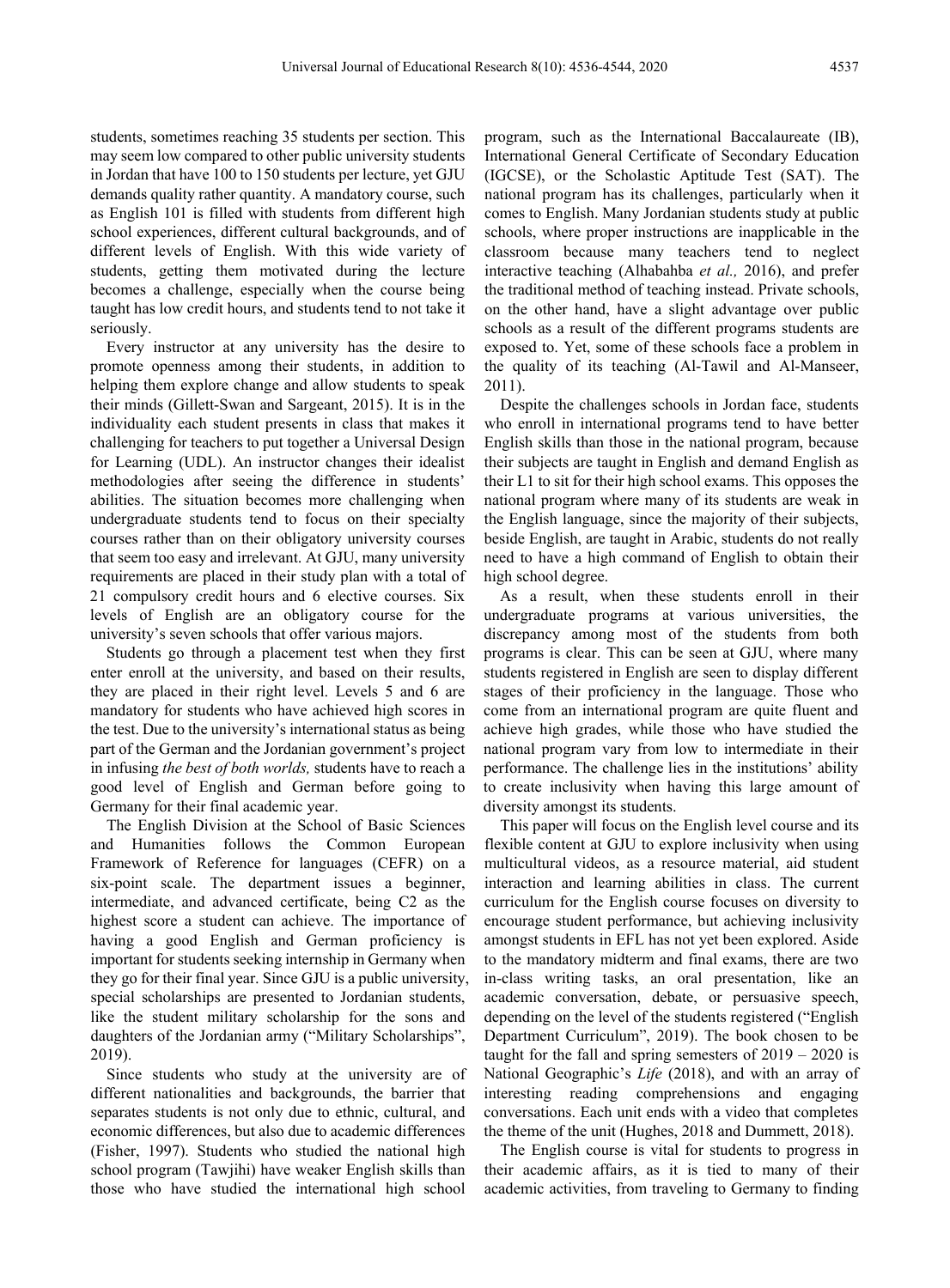internships. This is why inclusive education is important in the classroom, especially in a flexible course such as English. It encourages students to speak their minds and build proper respectful conversations in formal settings. Moreover, when they receive the English certificate, it helps them to proceed further in their education and profession. This competitive situation to obtain a C1 or C2 when graduating English level six becomes important for senior students, and also becomes an opportunity for the teacher to use various resources that aid inclusive education, especially when an obvious discrepancy is found amongst the students' English level when asked to answer certain questions in English or perform a speech in class. Students who find it difficult to maintain a good pace with the essential material find themselves lost (Thomas & Muñoz, 2016), and so resort to their mobile phone apps in order to translate English words into Arabic, or simply hide away by scrolling irrelevant pages and avoid participation. Some of those who are competent find the material easy, but do not participate because they presume that they know it all, and resort to their mobile phones to amuse themselves. It truly is a challenge for the instructor, and inclusive teaching is the key in maintaining a healthy environment that allows students to engage in class.

## **2. Literature Review**

According to the Universal Design for Learning (UDL) created by the Center for Applied Special Technologies, there are three instructional methods teachers should follow (Orr & Hammig, 2009). The first method is the way the materials are presented to students. Some materials can be introduced through "visuals, manipulatives, and technology to make the materials more readily understood and accessible" (Orr & Hammig, 2009, p.182). Secondly, an effective method to keep students engaged is their response to the material presented, whether it is through writing, composing, conversing etc. The final method is based on how students are able to engage throughout the learning process as they find out what interests them and motivates them. For example, playing video games, listening to popular music, and watching videos are some examples that fascinate students and keep them focused. UDL aims at helping students learn while embracing their differences, ensuring that students receive equal opportunities in an education that "best suits their individual needs" (Orr & Hammig, 2009, p.182).

The main factors required to achieve different methods of learning through UDL are *representation*, *expression*, and *engagement*. How students engage with the material presented throughout their lesson is important, but to create a lesson plan that suits everyone turns into a challenge. Hence, UDL is an important tool for teachers when creating their curriculum, for it enables students to learn and access information, as long as it does not burden students with unnecessary methods that only create barriers. The key to an effective education is to create a global content that motivates a healthy "proactive" environment (Orr & Hamming, 2009).

It is important to create an effective form of communication when teaching at any level, because teachers are the sole communicators who can bond with a student effectively, and the concept of learning depends on more than one person. However, can inclusive education be effective to students without disabilities? According to a study conducted by Tsang (2013), the results show students without disabilities have also benefited from an inclusive education, because many students did not know how to communicate with one another properly and needed guidance and care. UDL thus becomes beneficial because it allows teachers to be flexible while integrating technology throughout their lessons.

In a course filled with students that come from different backgrounds, this study aims to achieve an inclusive educational experience by using UDL when conducted in a higher educational course, and attempting to discover if multicultural videos are effective. Their inadequate circumstantial background hinders their opportunity to learn. Communicating successfully in class does not always come easy, as each student's understanding of the instructions given differ from one person to another (Barnlund, 1970). Physical instructions are clearer when given in physical indications (Powell and Dana, 2004).

Interactive multimedia is an important form of development program that offers teachers the freedom to choose from different types of graphics, audio, video and so on to focus on a particular topic (Fisher, 1997). By doing so, an ineffective classroom becomes an effective and interactive one in a UDL curriculum. With the availability of diverse content that tackle almost every theme, teachers today are able to be creative and include the participation of all the students in class, especially with the advancement of technology and the spread of smart phones and social media. Students of today are able to understand different ideas and theories from various sources (Koong and Wu, 2011).

When students watch something interesting online, listen to a funny story, or play an interactive game, teachers encourage the "playful approach" (Whiteboard, 2006) that helps students obtain new information by transforming a serious atmosphere into a fun, lively and collaborative environment. Moreover, using animation in teaching has become popular, because it raises "conceptual understanding by promoting the formation of dynamic mental models of phenomena" (M. and Tyagi, 2018, p.1203). This is why short, meaningful videos during class can invoke positive outcomes. Understanding this proper tool aids teaching methods and encourages inclusiveness. Hence, the teacher must set a clear goal to help in the transparency of the outcome (Rose & Meyer, 2002). It is vital that "social interactions and culture are central to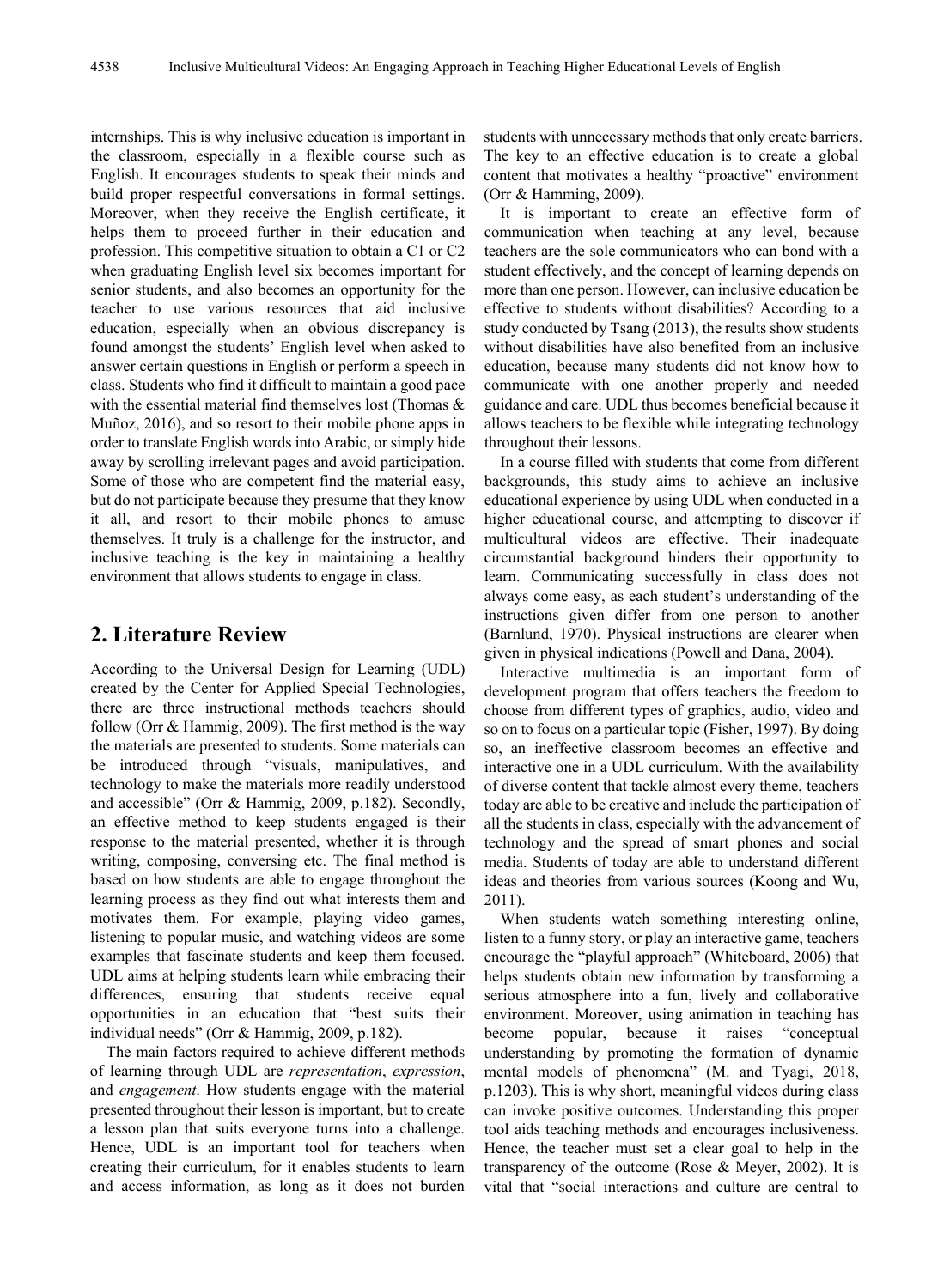learning" (Souto-Manning & Martell, 2016, p.22). A teacher must learn to be flexible, and not expect too much from a student who is incapable of performing properly in class.

Henceforward, using the most interactive tool in a classroom is useful, as it supports the argument of this study by helping students from different educational and cultural backgrounds learn something new, especially in a higher educational English course.

## **3. Research Theory**

Every student is different, unique, and special, especially students with a disability. Such students have their own way of motivation, and their responsiveness in class are sometimes different from those of their peers (Capp, 2017). Hence, UDL has universal and special instructions prepared that would help each student bloom in a class environment. Interacting with students at a high level of communication is essential to learning. In future, inclusive education becomes an essential factor in schools to encourage disabled children to enter a normal learning classroom and help them adapt in a normal environment in order to feel equal to their peers (Zagona, 2017). Inclusive education cannot only be used for the disabled, but also to students who are different in the sense of educational, ethnic, and religious backgrounds (Kozleski, 2016).

Inclusive education is also vital for higher education, for it urges a sense of belonging and companionship, and these are the aspects that should have proper strategies when conducting them in class (Soodak, 2003). Positivity is key in creating a collaborative environment, and diversity among students is essential. An ideal inclusive class is to embrace each student's different response and to treat the classroom as one social community, where all students have the opportunity to get involved in the learning process (Nilholm & Alm, 2010). It is important that a teacher's attitude upholds inclusive values or else the process would not work (Kurawa, 2010), respecting that each student, disability or not, is special and he or she can succeed (Ashman, 2012).

To apply inclusivity in a lecture, it is significant to apply a "pedagogical approach" (Kurawa, 2010) that encourages the use of all kinds of material and resources in class that promotes participation and learning. A strong curriculum and an organized environment help maintain inclusive education. When a challenging situation arises, it is best to address the situation with positivity and proactivity, and this in return becomes an important aspect in inclusive teaching, promoting the "positive behavioral support" (Soodak, 2003).

When teaching English at GJU, it is important to have all students break the language barrier they face nowadays. In order to achieve that, multicultural videos are used as a resource material for this purpose, and explore how they

aid student learning in class. The National Geographic videos presented in the material chosen have rich content and engaging exercises that strike interesting conversations, for many of them focus on different cultures and exciting lifestyles, and activities. The videos prove to be relevant a source material that generates student class engagement and cooperation, as the instructor encourages students to converse in English in pairs or in groups. This specific situation is what is being explored.

## **4. Research Methodology**

#### **Scope and Sampling**

The sample population  $(N = 53)$  is taken from four sections, three sections are of level 6, and one section is of level 4. As shown in figure 1, the independent variable (IV) is related to inclusive teaching using multicultural videos to encourage interactivity of students and the learning of English. To see if there is a positive outcome, the IV is tested to see if it has a relationship to three dependent variables (DVs). The first DV is related to the pronunciation of words and recognizing their spelling in class. The second DV tests whether the videos have helped students learn new words, and the third DV observes if the videos promote interaction in the classroom.



**Figure 1. Relationship between the IV and DVs**

#### **Research Setting**

At the end of each unit of every level, a video is presented according to the theme of the unit. The videos usually range between 5 to 7 minutes, and students are given questions related to the video in order to answer in pairs or groups. A conversation is ensued as many of the students comment on the events and characters they have seen. The lecture ends with a set of new vocabulary given in the form of a guessing game as part of the video's activities, so students find out the meaning of certain words, idioms, and expressions. After finishing all the required videos in six lectures in duration of fourteen weeks, students were asked to complete a survey based on their experience in class when watching the videos. Students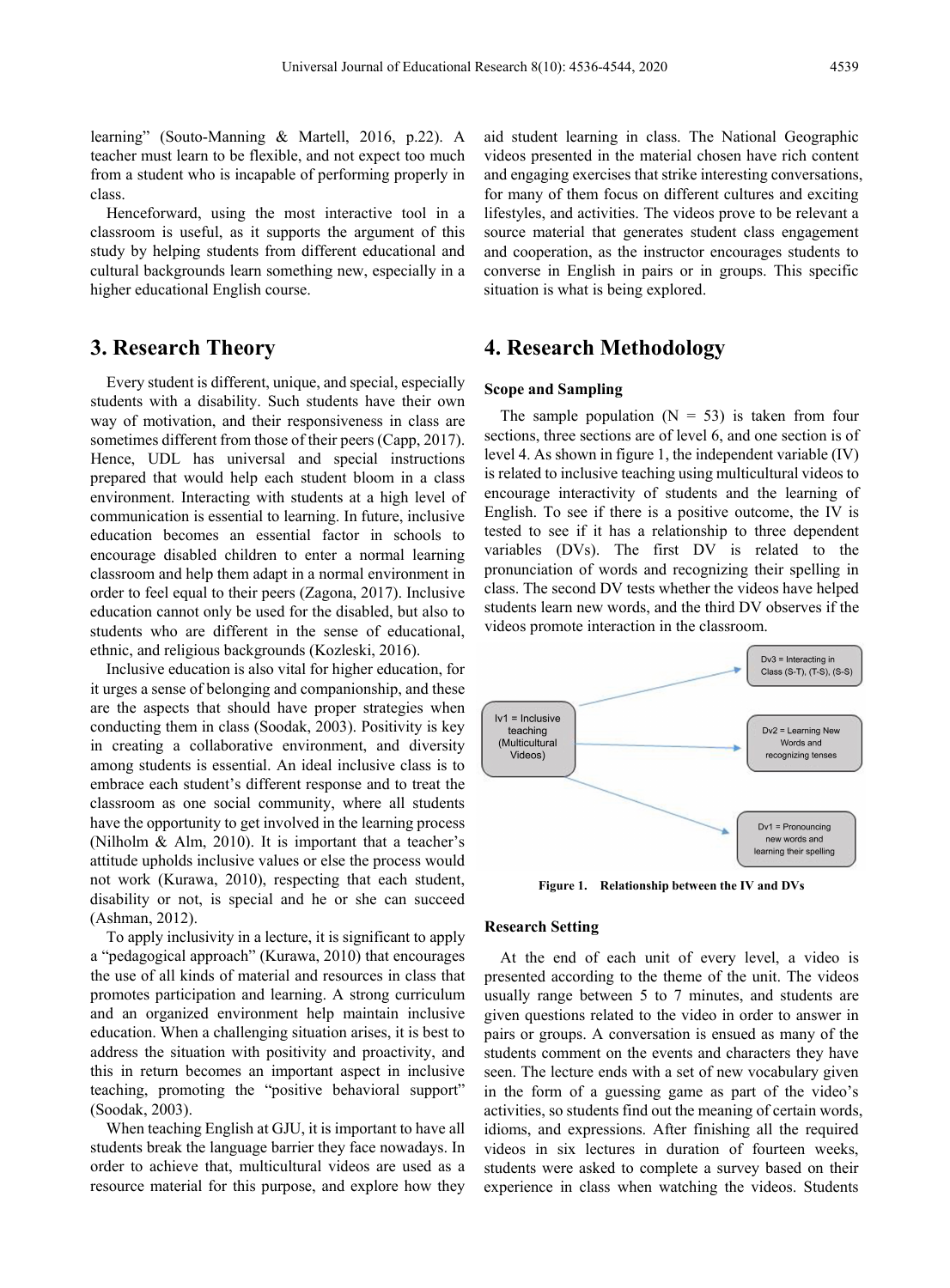registered in English levels four and six vary from freshmen to senior students from different majors, like engineering, business, humanities, logistics, and pharmaceutical.

#### **Data Collection and Methods of Statistical Analysis**

Through a survey-based approach, the questions are divided into three sections. The first section collected demographic data in order to see the students' level, their kind of high school education, method of paying tuition fees, and residency, because all of these factors explain the discrepancy many students have. The results of the demographic details are used in a nominal scale, having calculated their frequency in order to further understand the reason of miscommunication amongst students, while the second part of the survey containing dichotomous questions, inferential statistics are analyzed through ANOVA in order to see if there is a positive relationship between the variables.

## **5. Findings and Discussion**

When analyzing the demographic details' frequencies, the number of students that have studied in private schools is more than those who have studied in government schools. The valid percent of students who have studied in a private school/ international program is 18.9% and in a national program is 54.7% as opposed to 7.5% of students who have studied in a public school/ national program. It is important to note that public schools in Jordan do not teach the international program. More importantly, the total valid percent of students who have studied the national program is 62.2%, and that clarifies the discrepancy of the English language that students show in class.

Another important factor is having students on a military scholarship with a valid percent of 15.1%, which means that there are students who need to get a high grade in this level and have to adapt quickly into their new environments as soon as possible. Moreover, students who live in the capital, Amman, are 81.1% as opposed to those who live in rural areas, like Madaba 11.3%, the Airport Road 5.7%, and Petra 1.9%. These statistics explain why some students are shy in class because of the conservativeness of the rural areas' societies as opposed to the liberal capital society (AlTaher, 2019).

When asking the students if they have learned something through the videos, 90% of the students answered (yes), while 10% said (no). For the second part of the questionnaire, the responses of the students are as follows in Table 1: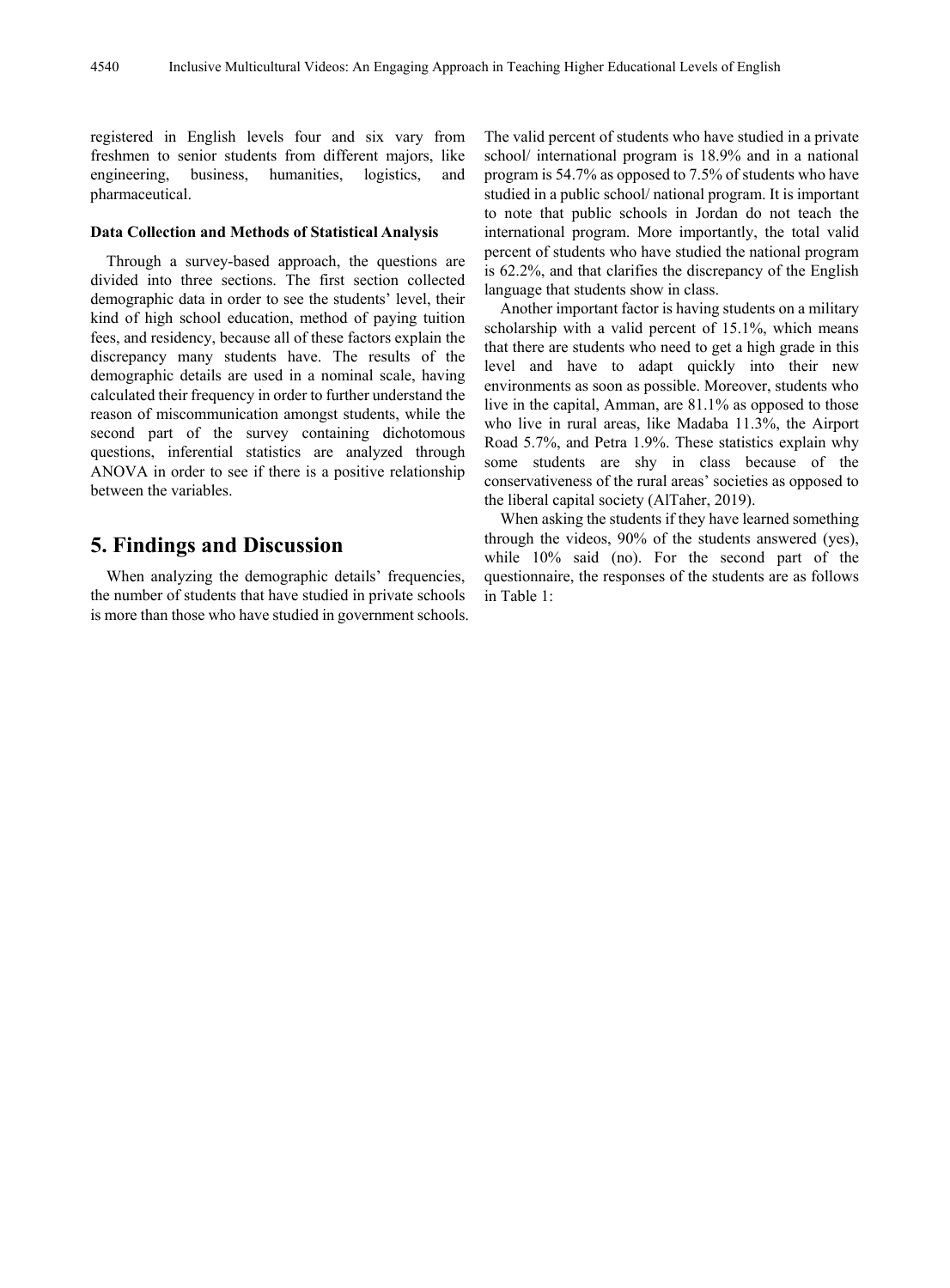| Dependent Variable<br>Pronouncing new<br>words and learning<br>their spelling | Q1.1 Did you notice the<br>spelling of the new words<br>in the videos?                          |                | Q1.2 Did you like the style of the<br>conversations?                         |                |       | Q1.3 Did you realize the<br>differences in the<br>accents? |            | Q1.4 Were you able to<br>follow the pace of the<br>spoken English?     |       | Q1.5 Were you able to<br>pronounce new words from<br>the videos properly? |            | Q1.6 Did the vocabulary<br>question at the end help<br>your pronunciation?                   |  |
|-------------------------------------------------------------------------------|-------------------------------------------------------------------------------------------------|----------------|------------------------------------------------------------------------------|----------------|-------|------------------------------------------------------------|------------|------------------------------------------------------------------------|-------|---------------------------------------------------------------------------|------------|----------------------------------------------------------------------------------------------|--|
|                                                                               | Yes                                                                                             | N <sub>0</sub> | Yes                                                                          | No             | Yes   | N <sub>0</sub>                                             | <b>Yes</b> | N <sub>0</sub>                                                         | Yes   | No                                                                        | <b>Yes</b> | N <sub>0</sub>                                                                               |  |
|                                                                               | 88.6%                                                                                           | 11.4%          | 88.7%                                                                        | 11.3%          | 79.2% | 20.8%                                                      | 92.5%      | 7.5%                                                                   | 81.8% | 18.9%                                                                     | 96.2%      | 3.8%                                                                                         |  |
| Dependent Variable<br>Learning new words<br>and recognizing<br>grammar        | Q2.1 Did the subtitles help<br>you recognize new words<br>and expressions?                      |                | Q2.2 Did you learn new words<br>that are based on the theme of the<br>video? |                |       | Q2.3 Have you noticed<br>the tenses used in the<br>videos? |            | Q2.4 Is it easier to apply<br>the tenses after watching<br>the videos? |       | O2.5 Were the subtitles<br>helpful in identifying the<br>tenses?          |            | Q2.6 Did the vocabulary<br>questions help you focus on<br>certain expressions and<br>idioms? |  |
|                                                                               | Yes                                                                                             | N <sub>0</sub> | Yes                                                                          | N <sub>0</sub> | Yes   | N <sub>0</sub>                                             | Yes        | N <sub>0</sub>                                                         | Yes   | N <sub>o</sub>                                                            | Yes        | N <sub>0</sub>                                                                               |  |
|                                                                               | 81.1%                                                                                           | 18.9%          | 83%                                                                          | 17%            | 79.2% | 20.8%                                                      | 84.9%      | 15.1%                                                                  | 92.5% | 7.5%                                                                      | 96.2%      | 3.8%                                                                                         |  |
| Dependent Variable<br>Interacting in Class<br>$(S-T), (T-S), (S-S)$           | Q3.1 While watching the<br>videos, were you interested<br>in the culture, people, and<br>theme? |                | Q3.2 While watching, did<br>you ask for your classmate's<br>help?            |                |       | O3.3 Did the videos<br>motivate you discuss its<br>theme?  |            | Q3.4 Did you like answering<br>the questions with your<br>peers?       |       | Q3.5 Did you discuss the<br>topics of the videos in<br>groups?            |            | Q3.6 Were the questions<br>easier to answer in class?                                        |  |
|                                                                               | Yes                                                                                             | No             | Yes                                                                          | No             | Yes   | N <sub>0</sub>                                             | Yes        | N <sub>o</sub>                                                         | Yes   | N <sub>o</sub>                                                            | Yes        | N <sub>0</sub>                                                                               |  |
|                                                                               | 64.2%                                                                                           | 35.8%          | 60%                                                                          | 39.6%          | 55.7% | 44.2%                                                      | 88.7%      | 11.4%                                                                  | 67.9% | 32.1%                                                                     | 51%        | 49%                                                                                          |  |

**Table 1.** Dependent Variables and their Items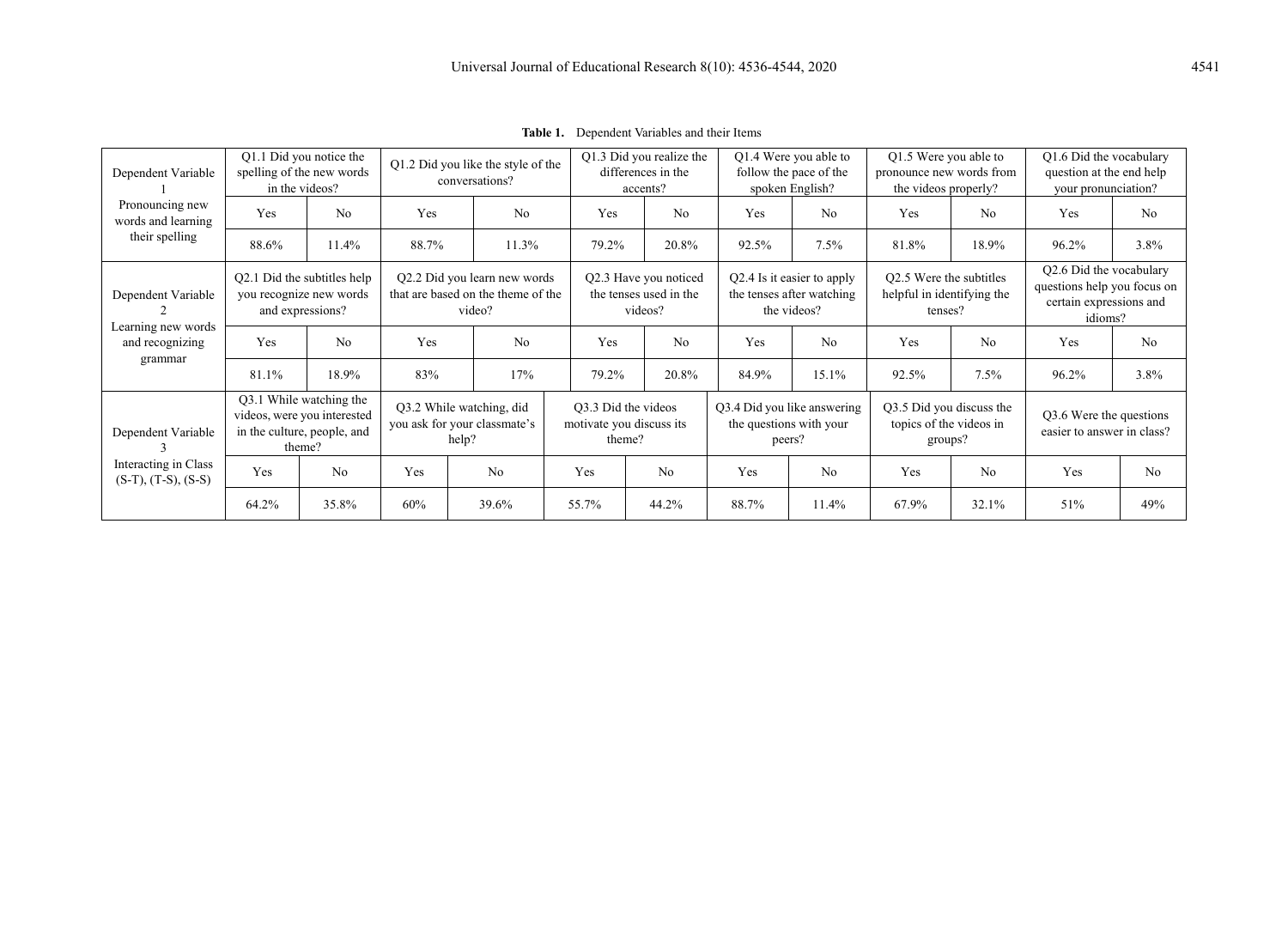To find out the validity of the study, the three variables contained six items in dichotomous questions. The items were measured in an ordinal scale. The response of the students were translated into a nominal scale, and Cronbach's alpha  $\alpha$  was calculated. The target answer of this study is (yes) in order to observe if multicultural videos have helped students learn in an inclusive manner. An  $\alpha$  = 1.00 shows a perfect internal consistent reliability, and an  $\alpha$  $= 0.00$  indicates no consistency in measurement (Nunnally, 1978). The Cronbach alpha for DV1 is  $\alpha$  = 0.935, DV2  $\alpha$  = 0.930, and DV3  $\alpha$  = 0.921. The results are within the range of a consistent measurement. As for the IV, the videos related to each unit's theme resulted in the following frequency, as unit six was the majority of the student's favorite reaching a 22.6% vote.

To analyze the observational data such as a survey, ANOVA is the most appropriate form of analysis (Iversen and Norpoth, 1987). A one-way ANOVA model is used to test whether an independent variable has different means on a metric-dependent variable, especially when there are more than one category that is determined by one independent variable. The effects made between the IV and the DVs are interrelated. ANOVA is aimed at understanding the differences between two groups. By doing so, the mean value of the dependent values is observed and how the differences of the mean values are affected by the controlled independent variable (Malhotra and Dash, 2011).

The null hypothesis of the test states that there is no significant relationship between the IV and the DVs. The DVs were calculated to produce a SUM average of the six items found in each DV to create new individual variables in order to ease the one-way ANOVA test. The number of the population remained the same  $(N = 53)$ . The results of the assumption of homogeneity of variance were tested in SPSS and were found tenable using Levene's Test. The

significance values of Levene's test (Sig), the numbers are greater than 0.05, so the test has not violated the homogeneity of variance. See Table 2.

**Table 2.** Test of Homogeneity of Variances

|     |                                         | Levene<br>Statistic | df1 | df2    | Sig. |
|-----|-----------------------------------------|---------------------|-----|--------|------|
| DY1 | Based on Mean                           | 1.868               | 5   | 47     | .118 |
|     | Based on Median                         | .484                | 5   | 47     | .786 |
|     | Based on Median and<br>with adjusted df | .484                | 5   | 37.915 | .786 |
|     | Based on trimmed<br>mean                | 1.369               | 5   | 47     | .253 |
| DV2 | Based on Mean                           | 1.781               | 5   | 47     | .135 |
|     | Based on Median                         | .453                | 5   | 47     | .809 |
|     | Based on Median and<br>with adjusted df | .453                | 5   | 40.333 | .809 |
|     | Based on trimmed<br>mean                | 1.372               | 5   | 47     | .252 |
| DV3 | Based on Mean                           | .675                | 5   | 47     | .644 |
|     | Based on Median                         | .302                | 5   | 47     | .909 |
|     | Based on Median and<br>with adjusted df | .302                | 5   | 40.097 | .909 |
|     | Based on trimmed<br>mean                | .688                | 5   | 47     | .635 |

Since the Homogeneity of the assumption was tenable, the ANOVA results in Table 3 were the next step. In the column (Sig.), the significant of value is more than 0.05, showing that there is no significant difference amongst the means between the three dependent variables. See Table 3.

Thus, there is significant evidence to reject the null hypothesis and conclude that there is a significant relationship between the variables, proving that class interaction, learning new words and their spelling, as well as for recognizing tenses and how they are properly used. The DVs were strongly interconnected with the IV.

**Table 3.** One-Way ANOVA Test

|                 |                       | Sum of Squares | df | Mean Square | F    | Sig. |
|-----------------|-----------------------|----------------|----|-------------|------|------|
| DV1             | <b>Between Groups</b> | .219           | 5  | .044        | .484 | .786 |
|                 | Within Groups         | 4.246          | 47 | .090        |      |      |
|                 | Total                 | 4.464          | 52 |             |      |      |
| DV <sub>2</sub> | <b>Between Groups</b> | .209           | 5  | .042        | .453 | .809 |
|                 | Within Groups         | 4.332          | 47 | .092        |      |      |
|                 | Total                 | 4.541          | 52 |             |      |      |
| DV3             | <b>Between Groups</b> | .444           | 5  | .089        | .506 | .770 |
|                 | Within Groups         | 8.238          | 47 | .175        |      |      |
|                 | Total                 | 8.681          | 52 |             |      |      |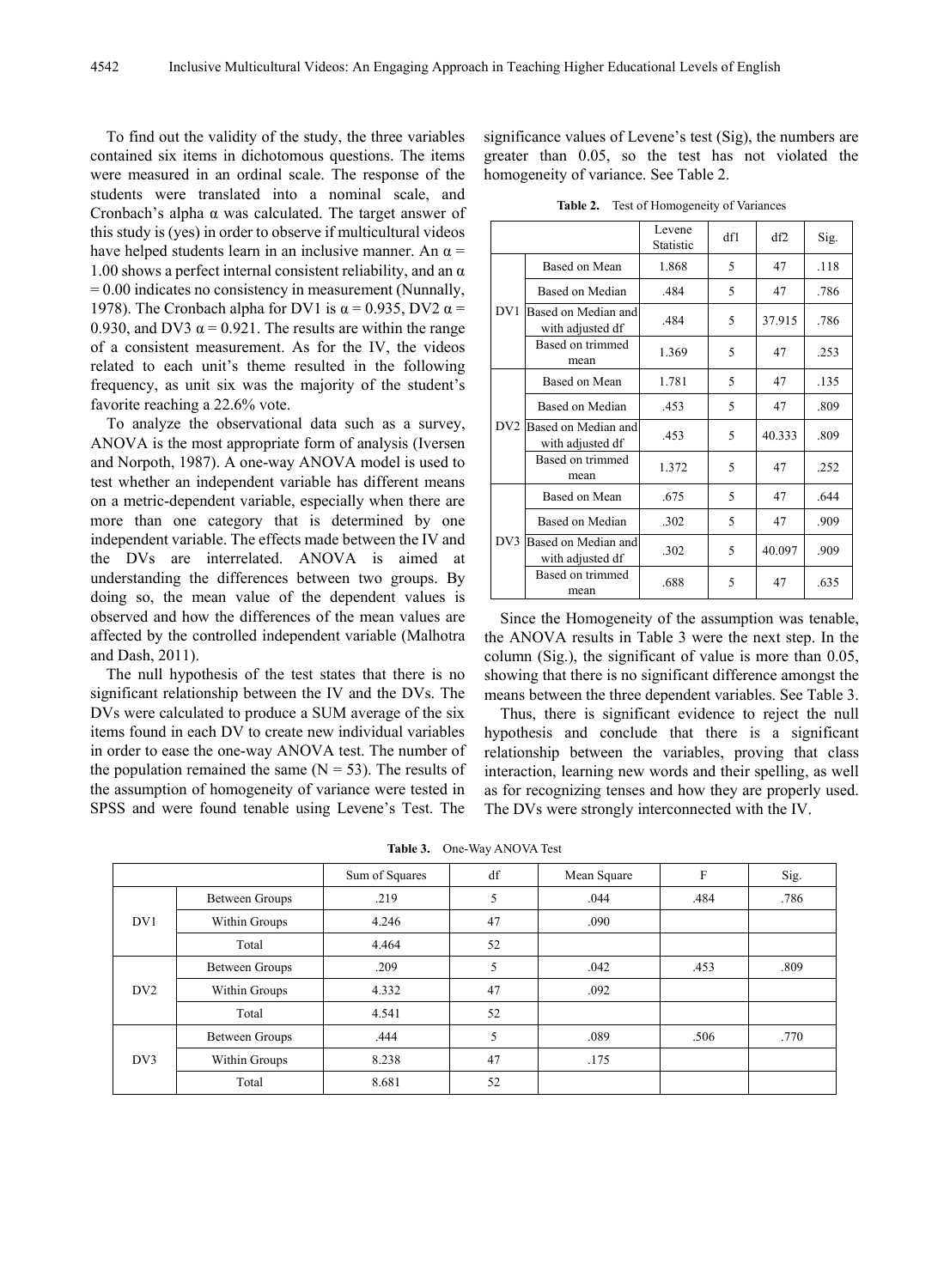## **6. Conclusions**

A normal English section at GJU has non-native speakers of English, and by using multicultural videos as part of a UDL curriculum in an English course at a higher educational institution has proven to be an effective method in engaging students to be more proactive in class, thus ensuring an inclusive education. Throughout the videos, the teacher is able to recognize the diversity of the students. The videos have not only helped students learn new words, spelling, and tenses, but have also given them an opportunity to discuss issues such as global affairs and different cultures and lifestyles with their peers. Throughout their discussions, students embrace different opinions and learn how to respect one another while answering specific questions between themselves. The interesting used in the multicultural videos enhances learning opportunities as they pave the way to a proper conversation. Inclusivity ensures a solid partnership amongst students and their teacher, recognizing each simple comment, listening to each idea, and promoting an exciting environment. The videos uphold a form of inclusive education by captivating the attention of the students registered in levels four and six at GJU, making them interact with the material, instructor, and peers. As teachers require all students to achieve high standards, the variation of student abilities is seen as an opportunity for students who are pressured into achieving the very best of grades. Teachers will add to the curriculum further videos as those used in this situation to achieve a better pace and involvement in class.

## **7. Research Limitations**

The study is performed at one public university and tested on two English levels, restricting the findings from being able to be generalized properly. Therefore, future research in this area are encouraged, especially when using inclusive materials for all levels of English, and comparing those levels to other courses of language, like the mandatory German level courses taught at GJU.

## **REFERENCES**

- [1] "English Department Curriculum", (2019), School of Basic Sciences and Humanities, *German Jordanian University,* Retrieved from <https://mygju.gju.edu.jo/faces/index.xhtml>
- [2] "Military Scholarships," *Social and Economic Institution for Retired Military and Fighters,* 1 July 2019, Retrieved from [http://www.esarsv.com/Details.aspx?Lng=&type=7&id=15](http://www.esarsv.com/Details.aspx?Lng=&type=7&id=15032) [032](http://www.esarsv.com/Details.aspx?Lng=&type=7&id=15032)
- [3] Alhabahba, Mohammad Madallh and Pandian, Ambigapathy and Mahfoodh, Omar Hassan Ali. (2016),

"English language education in Jordan: Some recent trends and challenges", *Curriculum & Teaching Studies,* Vol.6 March 2016, pp.1-14. http://dx.doi.org/10.1080/2331186X. 2016.1156809

- [4] AlTaher, B. (2019). "The necessity of teaching Intercultural Communication in higher education", Journal of [Applied](https://www.emerald.com/insight/publication/issn/2050-7003) Research in Higher [Education,](https://www.emerald.com/insight/publication/issn/2050-7003) Vol. ahead-of-print No. ahead-of-print. <https://doi.org/10.1108/JARHE-04-2019-0082>
- [5] Al-Tawil, Hani & Al-Manseer, Lameeha (2011), Developing A Strategy for Controlling Education Problems at Jordanian Private Schools, *Dirasat: Educational Sciences,* Vol.38 Issue 4, pp.1378-1398.
- [6] Ashman, A.F. (2012). Facilitating inclusion through responsive teaching. In K. Topping & C. Boyle (Ed.), What Works in Inclusion? (pp. 81-97). Maidenhead, Berkshire: McGraw-Hill Education.
- [7] Barnlund, D. (1970), "Behavior: book of readings in communication", in Akin et al. (Eds), *Language Behavior: A Book of Readings in Communication*, De Gruyter Mouton, The Hague, pp. 43-61.
- [8] Capp, M. J. (2017). "The effectiveness of universal design for learning: A meta-analysis of literature between 2013-2016". *International Journal of Inclusive Education*, 21, 791–807.
- [9] Dummett, Paul, (2018), "Life Advanced Student's Book", 2nd ed., National Geographic Learning.
- [10] Fisher, Joseph B. & Deshler, Donald D., (1997), "The Effects of an Interactive Multimedia Program in Teacher's Understanding and Implementation of an Inclusive Practice," *Learning Disability Quarterly,* Vol.22 Spring 1999, pp.127-142.
- [11] Gillett-Swan JK & Sargeant J., (2015), "Wellbeing as an accrual process: beyond subjectivity and beyond the moment", *Social Indicators Research*, 121(1): 135–148. DOI: 10.1007/s11205-014-0634-6.
- [12] Iversen, G.R. & Norpoth, H. (1987), "Analysis of variance", Series: Quantitative Applications in the Social Sciences, 2nd ed., Sage Publications, Newbury Park, CA.
- [13] Koong, C.S. & Wu, C.Y. (2011), "The applicability of interactive item templates in varied knowledge types", *Computers & Education*, Vol. 56 No. 3, pp. 781-801.
- [14] Kozleski, Elizabeth B., and Yu, Iris (2016), Inclusive Education. obo in Education. doi: 10.1093/obo/9780199756 810-0162
- [15] Kurawa, G. (2010). Teaching diversity in a primary school: examining teachers classroom strategies for inclusion. Procedia Social and Behavioral Sciences, 5, 1585-1591. doi:10.1016/j.sbspro.2010.07.329
- [16] M., Shreesha, & Tyagi, Sanjay Kumar, (2018), "Effectiveness of Animation as a Tool for Communication in Primary Education", *International Journal of Educational Management,* Vol.32 No.7, pp.1202-1214.
- [17] Macfarlane, Bruce & Burg, Damon (2019) Legitimation, professionalisation and accountability in higher education studies: an intergenerational story, Studies in Higher Education, 44:3, 459-469, DOI[:](https://doi.org/10.1080/03075079.2017.1376640) [10.1080/03075079.2017.13](https://doi.org/10.1080/03075079.2017.1376640)